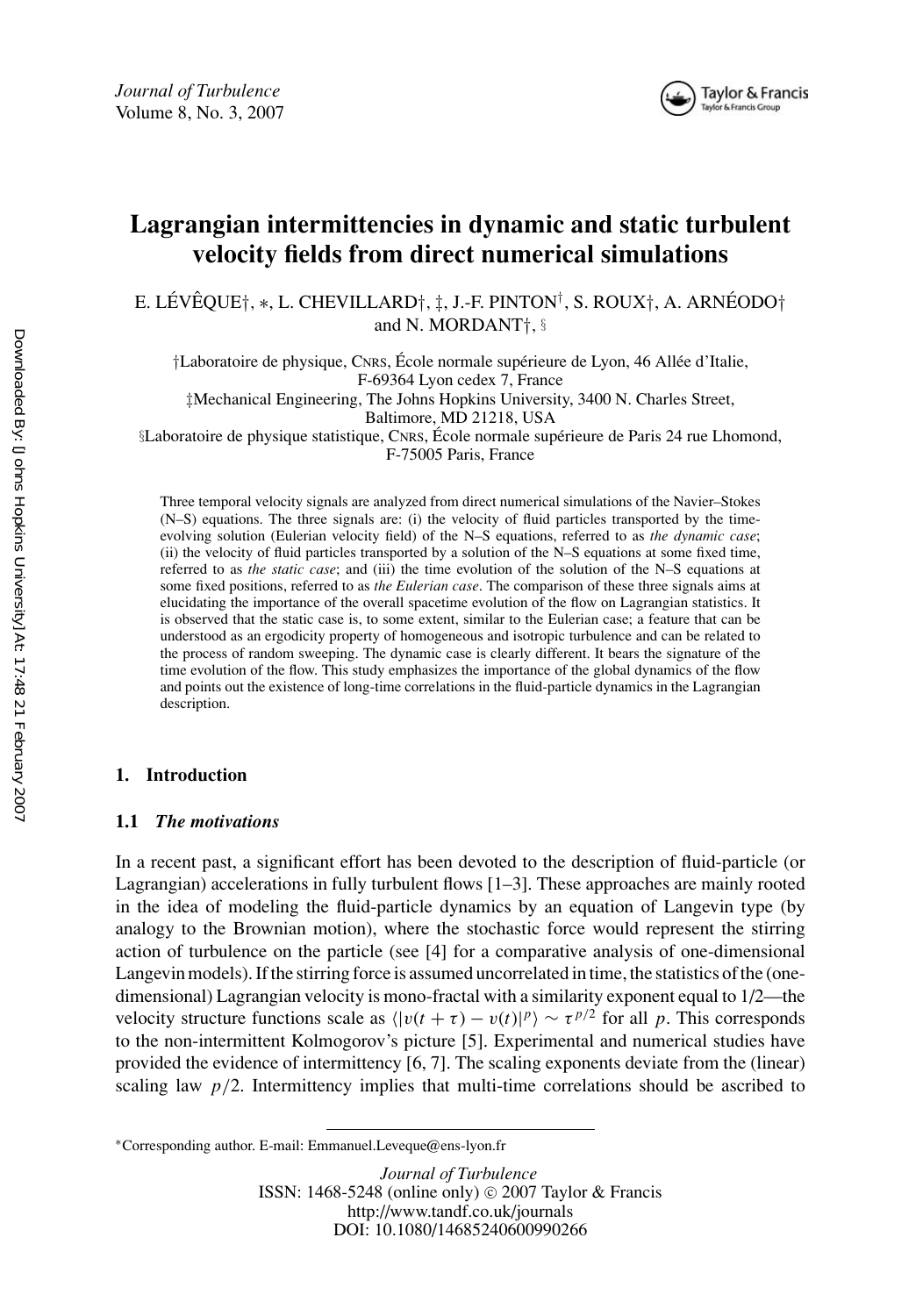the turbulence-stirring force. Accordingly, it has been proposed to model the trajectory of a fluid particle by a 'multifractal random walk' [8], in which the force exhibits a random direction but a long-range correlated magnitude. This phenomenological model, in which long-time correlations and the occurrence of large amplitude events at small scales dominate the motion, suitably accounts for the multifractal properties of the Lagrangian velocity [6–8]. The underlying picture is that a fluid particle, along its trajectory, encounters intense vortical structures (and sometimes gets trapped for a significant amount of time [9]) over a quiescent background Eulerian velocity field. Within this picture, Lagrangian intermittency is linked to the nature, the distribution and the time evolution of the dynamical structures embedded in the flow. In order to better understand the importance of the spacetime evolution of the flow, we propose to examine and compare three different temporal velocity signals obtained from direct numerical simulations (section 1.2) [10]. The energy spectra, the scaling behavior of Lagrangian velocity structure functions and the correlations in time of velocity increments are investigated.

Another argument in favor of the importance of the overall dynamics may be put forward as follows. The turbulence-stirring force is associated with the negative pressure gradient at the location of the fluid particle (neglecting dissipative effects at inertial time scales). From the Navier–Stokes equations, the pressure is the solution of a Poisson (elliptic) equation, with the divergence of (**u**.∇)**u** as a source term [11]. It is thus expected that the overall distribution of velocity gradients (over the whole domain) influences the pressure at a particular position. This reasoning emphasizes again the plausible importance of the whole flow on the fluid-particle dynamics.

### **1.2** *The three temporal velocity signals*

Three velocity signals  $\mathbf{v}(t)$  are examined;  $\mathbf{v}(t)$  is the value, at time  $t$ , of the Eulerian velocity field  $\mathbf{u}(\mathbf{x}, t)$  at some observation point  $\mathbf{x}(t)$ :

$$
\mathbf{v}(t) = \mathbf{u}(\mathbf{x}(t), t).
$$

Three cases are considered.

(i) The *dynamic case*, which pertains to the fluctuations in time of the velocity of marked fluid particles:

$$
\dot{\mathbf{x}}(t) = \mathbf{u}(\mathbf{x}(t), t),
$$

where  $\mathbf{u}(\mathbf{x}, t)$  is the time-evolving solution of the Navier–Stokes equations.

(ii) The *frozen case*:

$$
\dot{\mathbf{x}}(t) = \mathbf{u}(\mathbf{x}(t), t_0),
$$

where  $\mathbf{u}(\mathbf{x}, t_0)$  is a frozen (in time) solution of the Navier–Stokes equations. A single snapshot of a converged turbulent flow is used to advect the fluid particles.

(iii) The *Eulerian case*:

$$
\mathbf{v}(t) = \mathbf{u}(\mathbf{x}_0, t).
$$

The velocity is recorded at some fixed spatial points in the computational domain, as it would be measured by local probes in a real turbulent flow. Considered here is the case where turbulence develops in the absence of a mean flow; otherwise the Taylor frozen turbulence hypothesis states that the turbulent structure is advected past the measuring probe at the mean flow speed, and time measurements trivially reduce to spatial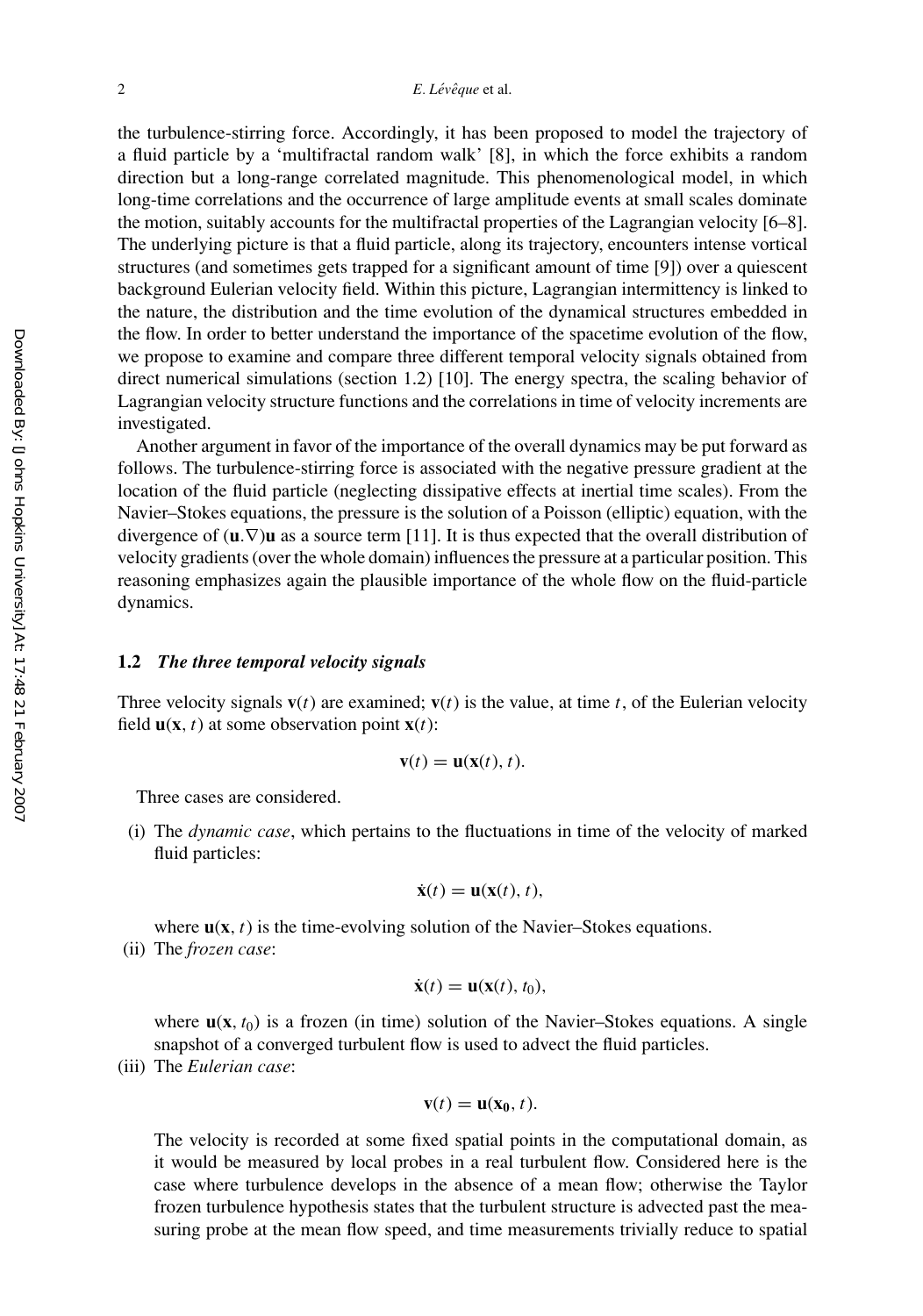| grid                                   | $u_{\rm rms}(m \, {\rm s}^{-1})$ $v \, (m^2 {\rm s}^{-1})$ $\varepsilon \, (m^2 {\rm s}^{-3})$ $\eta \, (m)$ $\lambda \, (m)$ $R_{\lambda}$ $\rm L \, (m)$ |                                                                                                         |  |      |
|----------------------------------------|------------------------------------------------------------------------------------------------------------------------------------------------------------|---------------------------------------------------------------------------------------------------------|--|------|
| run $1 \t128^3$<br>run $2 \quad 256^3$ | 0.12<br>0.12                                                                                                                                               | $5.4\ 10^{-4}$ $1.0\ 10^{-3}$ $0.020$ $0.34$ 75 $0.84$<br>$1.5\ 10^{-4}$ $1.0\ 10^{-3}$ 0.0075 0.18 140 |  | 0.75 |

Table 1. The parameters and Eulerian characteristic scales of the simulations.

 $u_{\text{rms}}$  is the root-mean-square velocity, v the kinematic viscosity,  $\varepsilon$  the mean dissipation,  $\eta \equiv (v^3/\varepsilon)^{1/4}$ the Kolmogorov's dissipative scale,  $\lambda = \sqrt{15v u_{\text{rms}}^2/\varepsilon}$  the Taylor micro-scale and  $R_{\lambda} \equiv u_{\text{rms}} \lambda/\nu$  is the turbulent Reynolds number.  $L = (\pi/2) \int k^{-1} E(k) dk/u_{\text{rms}}^2$  is the estimate of the (longitudinal) integral s where  $E(k)$  denotes the mean energy spectrum in wavenumber.

measurements. The Eulerian temporal velocity statistics in the absence of mean flow is more controversial [13, 14].

To what extent does the statistics of (one-dimensional) velocity increments  $\delta v(\tau) \equiv v_x(t + \tau)$  $\tau$ ) –  $v_x(t)$  depend on the case under investigation?

## **1.3** *The numerical tools*

The three cases are examined numerically.

The N–S equations are solved in a cubic domain with periodic boundary conditions, using a parallel distributed-memory pseudo-spectral solver (without de-aliasing). The time integration is performed by a (second order in time) leap-frog scheme. In order to sustain a (statistically) stationary state, a large-scale forcing is supplied to the dynamics, so as to compensate exactly the losses due to molecular dissipation; in other words, the total kinetic energy of the system is kept constant. This robust and efficient forcing scheme permits a rapid relaxation to stationarity.

The trajectories of fluid particles are discretized in time by a second-order Runge–Kutta scheme:

$$
x^{n+1} = x^n + \frac{\Delta t}{2} \left[ u^n(x^n) + u^{n+1}(x^n + \Delta t \ u^n(x^n)) \right].
$$

The velocity of a particle is interpolated from the nodal values of the Eulerian velocity field, using cubic spline functions  $[12]$ . In the dynamic and static cases,  $10<sup>4</sup>$  particles have been followed during approximatively  $5T_L^*$ , where  $T_L^*$  is the correlation time of the particle velocity. At this point, it should be noted that the Lagrangian integral time  $T_L$  (computed as the integral of the Lagrangian velocity correlation function) notably underestimates the value of the correlation time  $T_L^*$  for which  $\langle v(T_L^*)v(0) \rangle \approx 0$  (see figure 1). This feature implies that a satisfactory convergence of Lagrangian velocity statistics actually requires a simulation over a time interval much larger than the Lagrangian integral time. The choice of a rather *low-resolution* simulation was here primarily dictated by the fulfilment of this convergence requirement.

Finally, the parameters and characteristic times of the simulations are reported in tables 1 and 2. Let us mention that run1 was exploratory, numerical results have been computed from run2.

Table 2. The Eulerian and Lagrangian (for the dynamic case) characteristic times of the simulations.

|      | $R_\lambda$ | $T_E(s)$ | $T_L$ (s) | $T_t^*$ (s) | $t_n(s)$ | dt(s) |
|------|-------------|----------|-----------|-------------|----------|-------|
| Run1 | 140         | 6.9      | 5.9       | $\sim$ 25   | 0.74     | 0.025 |
| Run2 |             | 6.2      | 4.8       | $\sim$ 20   | 0.39     | 0.005 |

 $T_E \equiv L/u_{\text{rms}}$  is the integral-scale eddy turn-over time,  $T_L$  the (usual) Lagrangian integral time,  $T_L^*$  is the Lagrangian correlation time and  $t_\eta \equiv (v/\varepsilon)^{1/2}$  the Kolmogorov's dissipative time. *dt* is the time step of the numerical integration.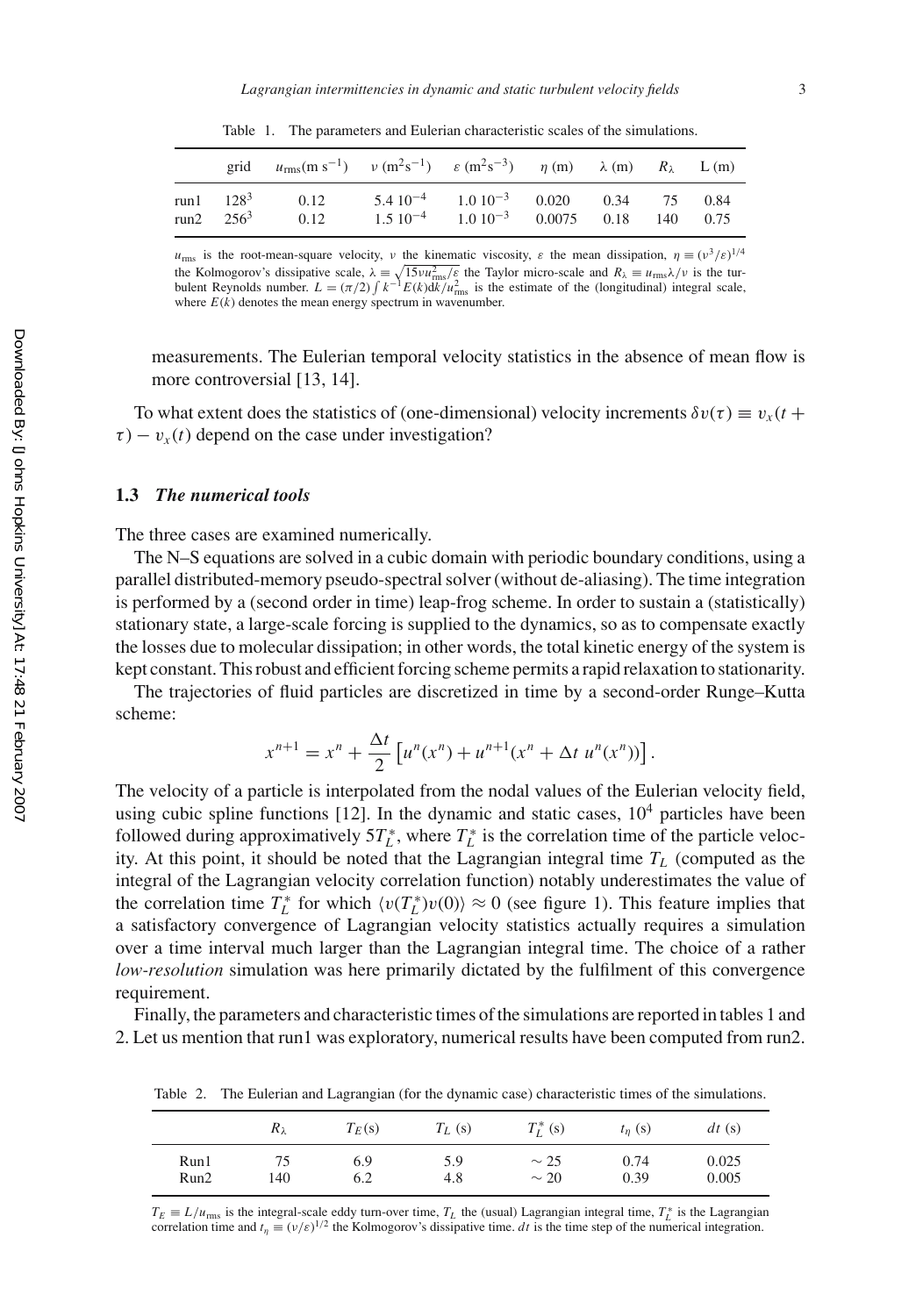

Figure 1. The Lagrangian correlation time  $T_L^*$  for which  $\langle v(T_L^*)v(0)\rangle \approx 0$  is much larger than the Lagrangian integral time  $T_L$ . The existence of long-time correlations in the Lagrangian velocity imposes that numerical simulations should be run over time intervals much larger than  $T<sub>L</sub>$ . In the present simulations, the statistics have been sampled over about  $20T_L$ .

#### **2. Frequency energy spectra**

Firstly, the focus is on two-time velocity correlations. The mean energy spectrum versus frequency is plotted in figure 2 for the three cases. All spectra exhibit a power-law scaling but with different slopes. The corresponding local exponents, determined from the local logarithmic slope of spectra, are displayed in the inset.

On the one hand, the dynamic frequency spectrum exhibits a scaling behavior close to  $\omega^{-2}$ , as predicted from Kolmogorov's similarity arguments [13] and already reported in literature:



Figure 2. Spectra of energy in frequency of one component of the velocity of fluid particles evolving in the dynamic case (○), the static case (□) and the Eulerian case (◇).  $T_L^*$  denotes the correlation time for each signal. Spectra have<br>been shifted for clarity been shifted for clarity.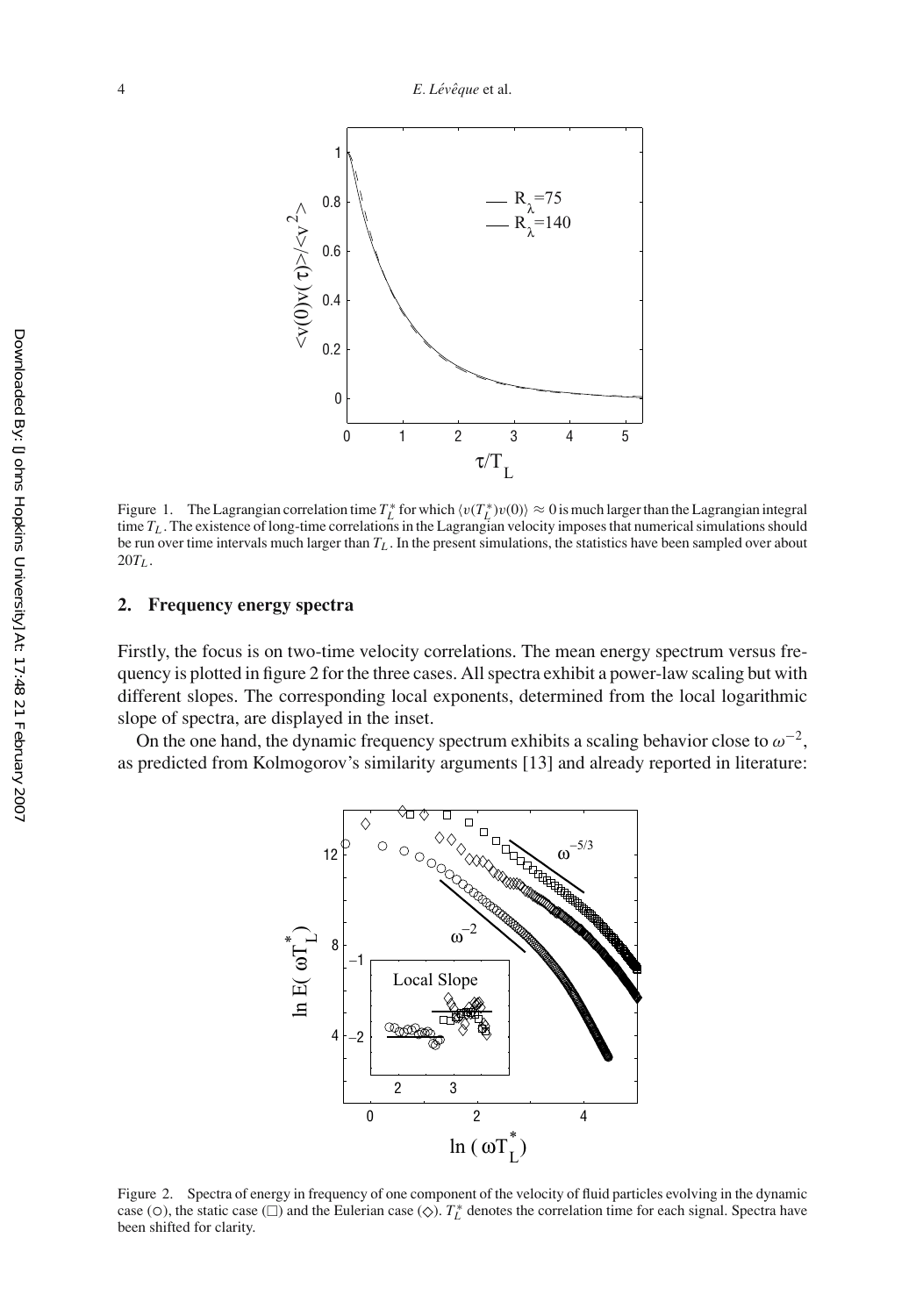$E(\omega) = \varepsilon \omega^{-2} f(\omega/\omega_0)$  with the Lagrangian dissipative frequency  $\omega_0 = (\varepsilon/\nu)^{1/2}$  (stemming from dimensional analysis). On the other hand, the static and Eulerian frequency spectra show a scaling exponent closer to −5/3, characteristic of the Eulerian spectrum in wavenumber. This exponent is consistent with Tennekes's random-sweeping argument [14]. Small-scale eddies are randomly swept without distortion, with a characteristic velocity  $u_{\text{rms}}$  past the observation point  $\mathbf{x}(t)$ —in the frame of reference attached to  $\mathbf{x}(t)$ . Indeed, it follows from this assumption that the spectrum in frequency  $E(\omega)$  is given by the spectrum in wavenumber  $E(k) = \varepsilon^{2/3} k^{-5/3} f(k\eta)$ , where  $\eta = (v^3/\varepsilon)^{1/4}$ , with the identification  $\omega = k u_{\text{rms}}$ .

$$
E(\omega) = \varepsilon^{2/3} u_{\text{rms}}^{2/3} \omega^{-5/3} f\left(\frac{\omega}{\omega_c}\right).
$$

The cut-off frequency is  $\omega_c = u_{\text{rms}}/\eta$ , which may be written as  $\omega_c \simeq 0.5 \omega_0 R_\lambda^{1/2}$ , where  $R_{\lambda} = u_{\text{rms}} \lambda / \nu$  is the Reynolds number based on the Taylor micro-scale  $\lambda = \sqrt{15 \nu u_{\text{rms}}^2/\varepsilon}$ . The cut-off frequency of the sweeping process is therefore much larger than the Lagrangian dissipative scale  $\omega_0$ . This produces a wider inertial range as evidenced in figure 2. Let us note that such discrepancies between Eulerian wavenumber and Eulerian frequency spectra had already been reported in [16].

The  $\omega^{-5/3}$  scaling observed for the static case is at first sight surprising, even if this scaling had also been observed in a similar study using *kinematic simulations* [18]. In the static case,  $\dot{\mathbf{v}} = \partial_t \mathbf{u} + (\dot{\mathbf{x}} \cdot \nabla) \mathbf{u}$  with  $\partial_t \mathbf{u} = \mathbf{0}$  and  $\dot{\mathbf{x}} = \mathbf{u}$ . This yields for the particle acceleration  $\dot{\mathbf{v}} = (\mathbf{u}.\nabla)\mathbf{u}$  and for the variance  $\langle |\dot{\mathbf{v}}|^2 \rangle = \langle |(\mathbf{u}.\nabla)\mathbf{u}|^2 \rangle$ . Here, the average is meant on time along the trajectory. The hypothesis of random sweeping (small-scale velocity gradients are swept by the large-scale velocities without distortion) implies that

$$
\langle |\dot{\mathbf{v}}|^2 \rangle_{\text{static}} \approx \langle |\mathbf{u}|^2 \rangle \langle |\nabla \mathbf{u}|^2 \rangle \sim u_{\text{rms}}^2 \,\varepsilon \nu^{-1},
$$

which grows more rapidly than the Lagrangian estimate:

$$
\langle |\dot{\mathbf{v}}|^2 \rangle_{\text{dynamic}} = \varepsilon^{3/2} \nu^{-1/2}
$$

with the Reynolds number [15].

These first results emphasize the importance of the time evolution of the flow  $(\partial_t \mathbf{u}(\mathbf{x}, t) \neq \mathbf{0})$  on two-time statistics and in particular on the acceleration variance.

#### **3. Intermittency characteristics**

We now seek to quantify the intermittency features of the velocity fluctuations. This is usually achieved via the analysis of the so-called velocity structure functions  $\langle |\delta v(\tau)|^p \rangle$  as functions of the scale  $\tau$ , and it is expected that velocity structure functions exhibit power-law scalings in the inertial range:

$$
\langle |\delta v(\tau)|^p \rangle \sim \tau^{\zeta_p}.
$$

Intermittency refers to the nonlinear behavior of  $\zeta_p$  in p.

As already advocated in [17], the cumulant expansion provides an alternative, physically sound description of the scaling properties of velocity fluctuations:

$$
\log \langle |\delta v(\tau)|^p \rangle = p C_1(\tau) + \frac{p^2}{2} C_2(\tau) + \frac{p^3}{6} C_3(\tau) + \cdots,
$$

where  $C_p(\tau)$  represents the *p*th-order cumulant of log  $|\delta v(\tau)|$ . In the inertial range, every  $C_p(\tau)$ is expected to behave as a linear function of  $log(\tau)$ :  $C_1(\tau) = c_1 \log \tau$ ,  $C_2(\tau) = -c_2 \log \tau$ , etc., and the scaling exponents  $\zeta_p$  are given by Taylor's expansion  $\zeta_p = \sum_{k=1}^{\infty} c_k(-1)^{k+1} p^k/k!$ .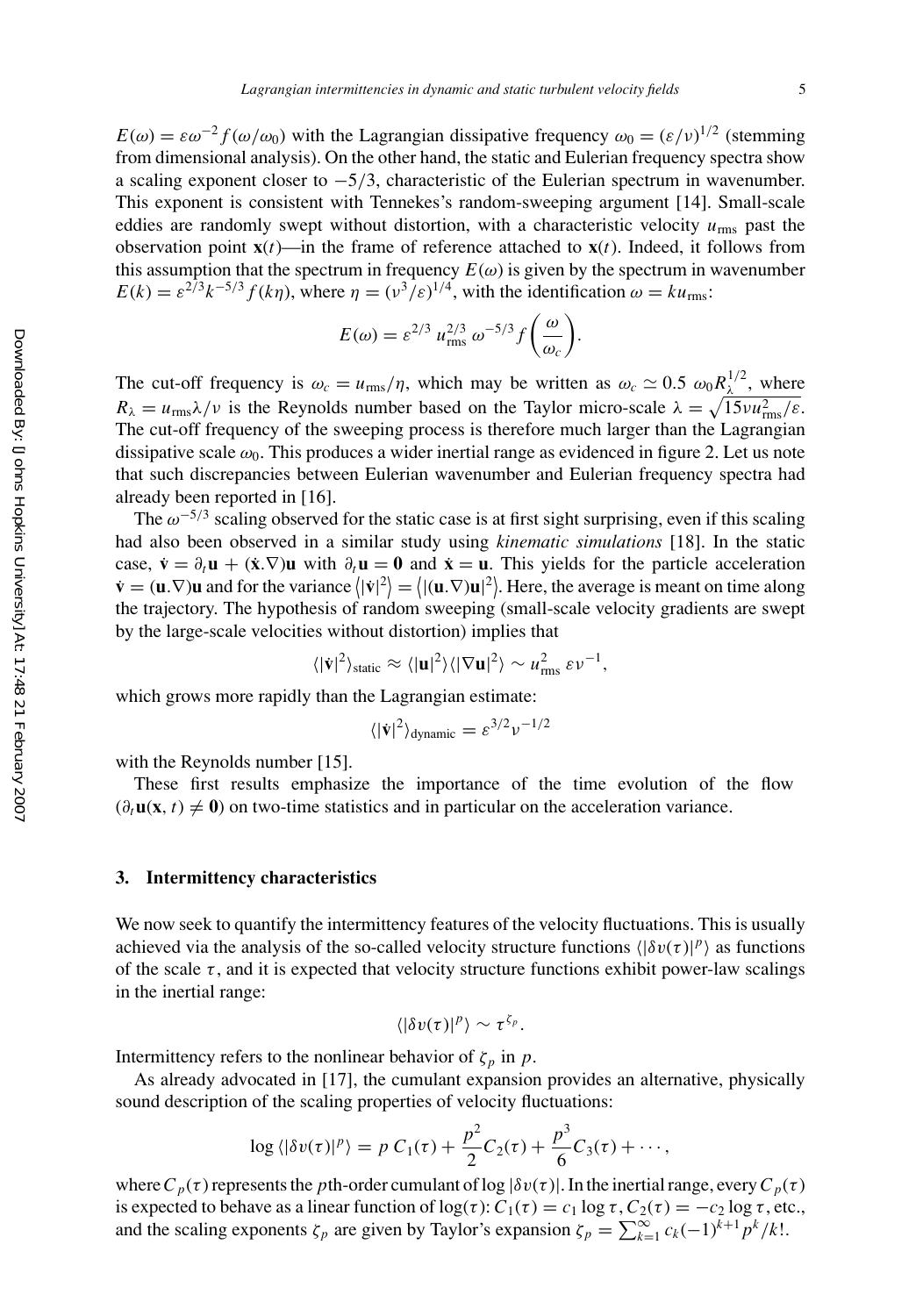

Figure 3. The first two cumulants of velocity amplitudes for the dynamic case ( $\circ$ ), the static case ( $\Box$ ) and the Eulerian case ( $\Diamond$ ). (a): the dash and solid lines correspond to the slopes  $c_1 = 1/2$  and  $c_1 = 1/3$ , respectively. (b): the dashed and cases of the slopes  $c_2$ <sup>dynamic</sup>  $\Box$  0.08,  $c_2$ <sup>static</sup>  $\Box$  0.046 and  $c_2$ <sup>Eu</sup> dashed, solid and dashed-dotted lines correspond to the slopes  $c_2$ <sup>dynamic</sup> = 0.08,  $c_2$ <sup>static</sup> = 0.046 and  $c_2$ <sup>Eulerian</sup> = 0.03.

In a sense, the previous cumulant expansion allows us for a perturbative approach of intermittency. Indeed, if only the first-order cumulant is retained in the expansion, (non-intermittent) Kolmogorov's theory (for Lagrangian velocity increments) is obtained with  $c_1 = 1/2$ ; the log-normal assumption is recovered by retaining only the first two terms in expansion and

$$
\zeta_p = c_1 p - c_2 \frac{p^2}{2},
$$

and so on. For our purpose, we will focus on the first two cumulants.

The behavior of  $C_1(\tau)$  and  $C_2(\tau)$  for the dynamic, static and Eulerian cases are reported in figure 3. For the dynamic case,  $C_1(\tau) \approx 1/2 \log(\tau/T_L^*)$  in agreement with the  $(\omega T_L^*)^{-2}$ scaling observed in the inertial range for the energy spectrum. In contrast, the first-order cumulant for the static and Eulerian cases is better approximated by  $C_1(\tau) \approx 1/3 \log(\tau/T_L^*)$ . This scaling exponent is again consistent with the  $(\omega T_L^*)^{-5/3}$  behavior observed for the energy spectra. The second-order cumulant exhibits also a logarithmic behavior (in the inertial range). For the dynamic case,  $C_2(\tau) \approx -0.08 \log(\tau/T_L^*)$  in good agreement with previous experimental data [6] and numerical simulations [7]. For the static and the Eulerian cases,  $C_2(\tau) \approx -0.046 \log(\tau/T_L^*)$  and  $C_2(\tau) \approx -0.03 \log(\tau/T_L^*)$ , respectively. These exponents may be compared to the intermittency coefficient  $c_2 = 0.049 \pm 0.003$  computed numerically from the wavelet decomposition of three-dimensional Eulerian velocity fields [19] and to the value  $c_2 = 0.025 \pm 0.003$  obtained from one-dimensional Eulerian longitudinal velocity increments [17]. We may thus conclude that the static and Eulerian cases have similar statistics to, respectively, the three-dimensional and one-dimensional Eulerian velocity fields, while the dynamic case is clearly more intermittent. This is confirmed in figure 4, where the relative scaling exponents are displayed and compared. Another puzzling feature reported in figure 4 is the similarity between the relative scaling exponents of passive scalar increments [20–21] and those of Lagrangian velocity increments (within error bars).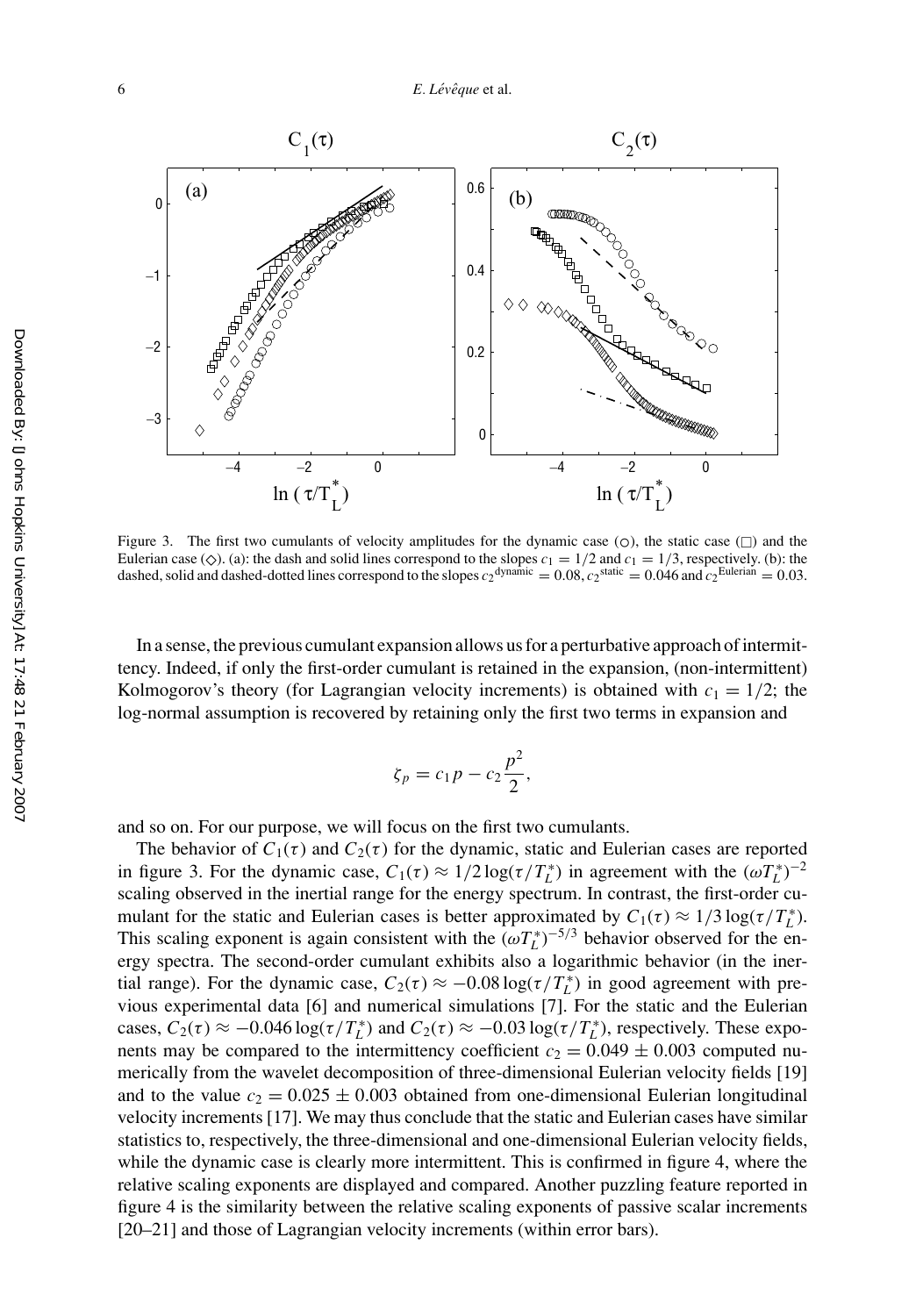

Figure 4. The relative scaling exponents  $\zeta_p/\zeta_2$  computed for the dynamic case (○), the static case (□) and the Eulerian case ( $\Diamond$ ). For comparisons, the exponents obtained from experimental measurements of Lagrangian velocity<br>increments ( ) the wavelet decomposition of three-dimensional Eulerian velocity fields ( $\nabla$ ) one-dimens increments (*·*), the wavelet decomposition of three-dimensional Eulerian velocity fields (∇), one-dimensional Eulerian longitudinal velocity increments ( $\triangle$ ), and passive scalar increments ( $\star$ ).

#### **4. Long-time correlations**

A characteristic property of turbulent Lagrangian dynamics is the observation of long-time correlations [8]. This refers to the fact that acceleration and velocity increments are rapidly decorrelated in time (because of the fluctuation of their direction, with a frequency comparable to  $\omega_0$ ), while their magnitude remains correlated over a time interval of the order of  $T_L^*$  (the correlation time of the Lagrangian velocity). In order to better quantify this phenomenon and compare our three velocity signals, we introduce the magnitude-connected correlation function [8, 17]:

$$
\chi_{\tau}(\Delta t) = \langle \ln |\delta v(t, \tau)| \ln |\delta v(t + \Delta t, \tau)| \rangle - \langle \ln^2 |\delta v(t, \tau)| \rangle, \tag{1}
$$

where  $\delta v(t, \tau) = v(t + \tau) - v(t)$  denotes the Lagrangian velocity increment (over a time scale  $\tau$ ) at time *t*.

The numerical estimation of  $\chi_{\tau}(\Delta t)$  is plotted in figure 5 as a function of  $\ln(\Delta t/T_L^*)$  for our three velocity signals. For each signal, the time scale  $\tau$  was set to be the smallest inertial time scale (for which dissipative effects remain negligible) and the time interval  $\Delta t$  was considered greater than or equal to  $\tau$  (in order to avoid overlap between successive increments). As a matter of fact, the first point of each plot (on the left) corresponds to  $\Delta t = \tau$ . With the help of figure 3(b),  $\tau$  may be roughly seen as the smallest scale for which  $C_2(\tau)$  remains proportional to  $\ln \tau$ , and thus, may be considered as the smallest inertial time scale. A first striking observation is that all  $\chi_{\tau}(\Delta t)$  vanish at  $\Delta t$  very close to  $T_L^*$ , stating that for the three cases, magnitudes of inertial velocity increments are long-range correlated. Furthermore, it is also observed in figure 5 that the three correlation functions  $\chi_{\tau}(\Delta t)$  behave linearly with respect to ln  $\Delta t$  (the issue of possible quadratic corrections is adressed in [22]), with the same slopes as the corresponding second-order cumulants (see figure 3(b)). This latter feature suggests that, in each case, a similar (underlying) multi-time mechanism relates intermittency to the long-time correlations of velocity increments. This mechanism may be considered as a random multiplicative cascade, as originally proposed by Cates and Deutsch [23] (see also [8, 17, 22]).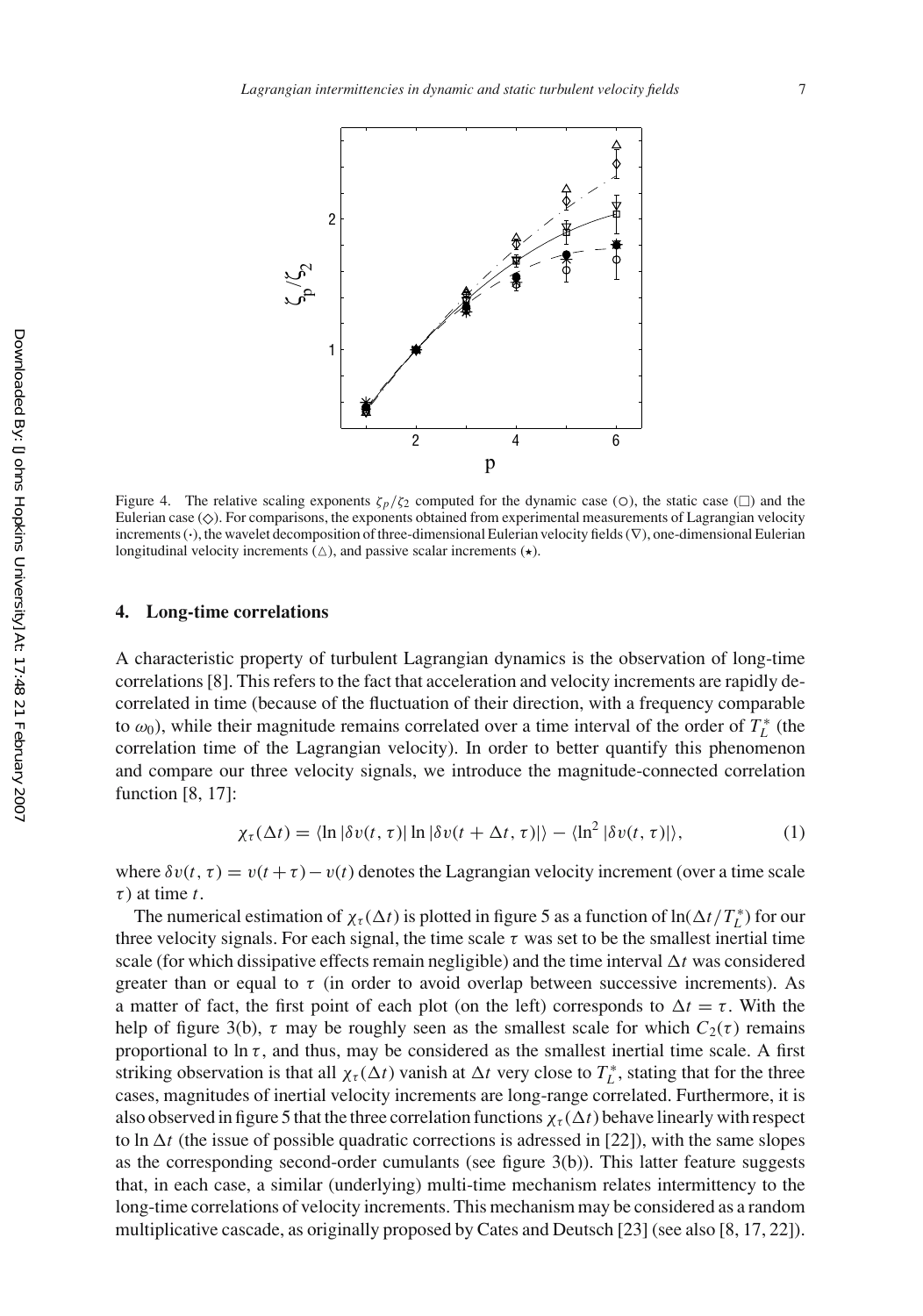

Figure 5. Estimation of the magnitude-connected correlation function  $\chi_{\tau}(\Delta t)$  as a function of the time lag  $\Delta t/T_L^*$ , in the dynamic case ( $\circ$ ), the static case ( $\square$ ) and the Eulerian case ( $\diamondsuit$ ). The first points of each plot (on the left) are such that  $\Delta t = \tau$  which allows us to read  $\tau$  directly on the axis (and compare with figu such that  $\Delta t = \tau$ , which allows us to read  $\tau$  directly on the axis (and compare with figure 3.). The straight lines have the same slopes as in figure 3(b).

Thus, statistics obtained from the three velocity signals point out unambiguously the existence of an underlying cascade (with different slopes according to each case) which correlates the amplitudes of Lagrangian velocity increments at any small scales with the global dynamics of flow, i.e., the dynamics over a period of time comparable to  $T_L^*$ . This feature again insists on the importance of the dynamics of the flow in the fluid-particle dynamics.

## **5. Conclusion**

It is found that velocity fluctuations of particles advected by a frozen Eulerian velocity field are, to some extent, similar to the fluctuations in time of the Eulerian velocity field at some fixed points. In both cases, the acceleration  $\dot{\mathbf{v}}(t)$  is dominated by the nonlinear term  $(\mathbf{u}.\nabla)\mathbf{u}$ at the observation point  $\mathbf{x}(t)$ ; a feature which may be related to the phenomenon of random sweeping. In the static case, the velocity field  $\mathbf{u}(\mathbf{x}, t)$  is frozen in time but  $\mathbf{x}(t)$  explores the whole domain, while in the Eulerian case, the velocity field  $\mathbf{u}(\mathbf{x}, t)$  evolves in time but  $\mathbf{x}(t)$  is fixed. The similarity between the static and the Eulerian cases may therefore be understood as an ergodicity property of homogeneous (without mean flow) and isotropic turbulence. Finally, the intermittency measured in the dynamic case is very different. The present results indicate that fluid particle dynamics are indeed very sensitive to the global time evolution of the flow; a feature that may indicate that non-homogeneous large-scale dynamics of the flow should be taken into account explicitly in the modeling of Lagrangian dynamics.

#### **Acknowledgement**

This work has been supported by the French Ministère de la recherche and the Centre National de la Recherche Scientifique. Numerical simulations have been performed at the CINES (France) using an IBM SP4 computer.